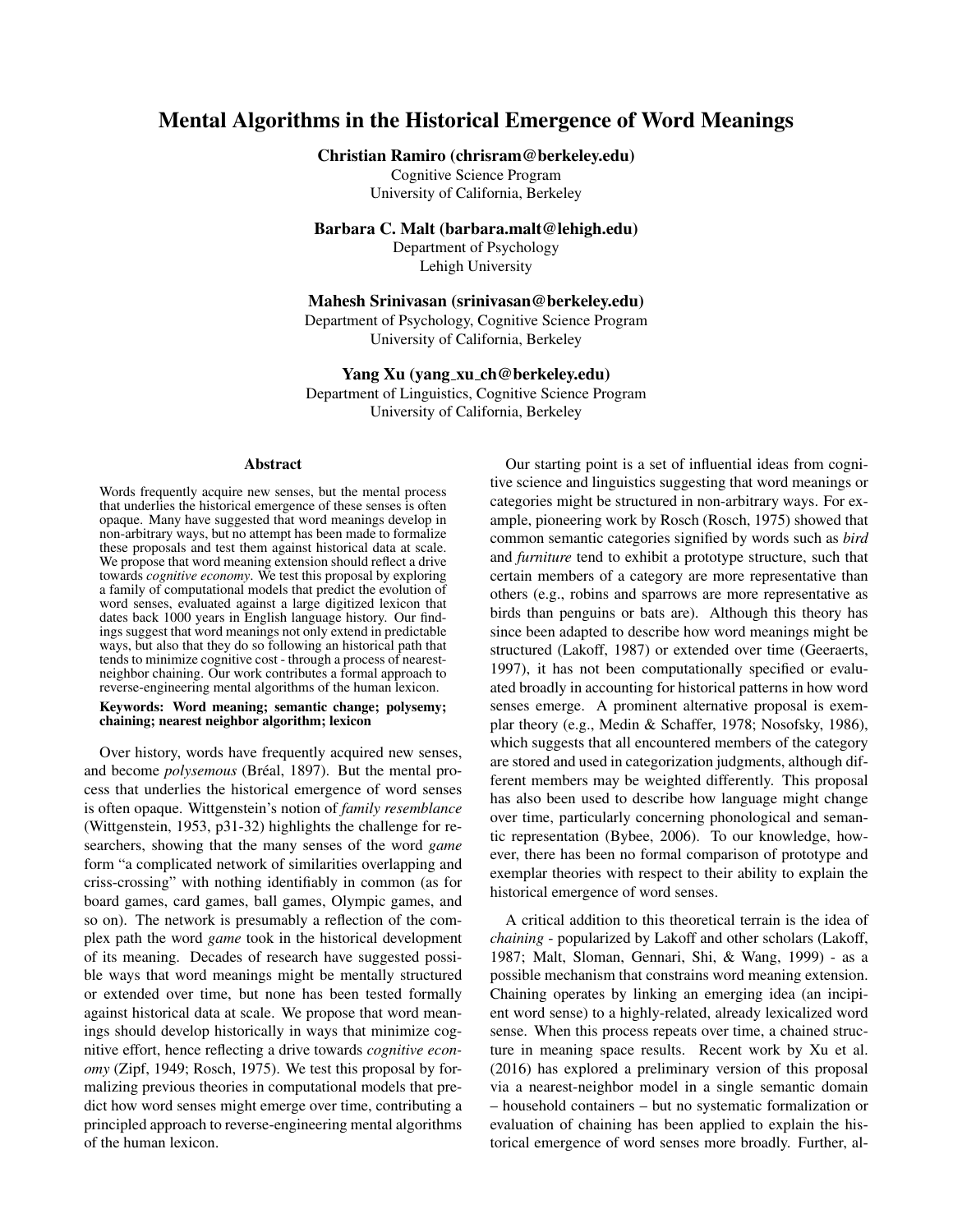though chaining seems plausible as a mechanism, its theoretical value has been limited in two respects: 1) No work has formally specified why chaining might be a preferred mechanism for the development of word meanings; 2) No largescale assessment of chaining vs. alternative mechanisms has been performed against historical records of word sense extension, leaving open how chaining fares with respect to alternatives. These issues leave open the question of whether the evolution of word meanings follows a cognitively predictable path, and if so, what principles explain this process.

In the current work, we hypothesize that the emergence of word meanings should follow an historical path that minimizes collective cognitive effort. In particular, we propose that chaining should be a preferred algorithm for extending word meanings across history because it tends to minimize the cognitive cost of linking novel ideas with existing ones - a critical property not previously considered with regard to historical sense extension. To test the validity of this argument, we motivate nearest-neighbor chaining with tree-based computer algorithms that minimize edge lengths in a graph. We then formalize the process of chaining as a cognitively economical strategy for encoding novel ideas into an existing lexicon (cf. Xu, Malt, & Srinivasan, 2016).

We critically assess our proposal by developing a family of computational algorithms of word meaning extension - inspired by the previous literature that described above - and evaluate them against a large historical database of wordmeaning records in English, spanning over 1,000 years. Our research extends a growing body of work which suggests that structures of language conform to efficient design principles (Zipf, 1949; Rosch, 1975; Piantadosi, Tily, & Gibson, 2011; Kemp & Regier, 2012; Kirby, Tamariz, Cornish, & Smith, 2015), by bringing the perspective of cognitive economy to bear on the evolution of polysemy.

### Modeling the emergence of word meanings

### Computational formulation

We present here a formulation of five cognitive algorithms that might predict the historical emergence of word meanings, along with a null model. Given the initial, *progenitor* meaning of a word, each non-null algorithm postulates a distinct chaining mechanism by which novel word senses might emerge over time by "attaching to" existing meanings. Each algorithm generates a prediction of the historical order through which the meanings for any given word should emerge, which we then test against the historical record. In effect, we reverse-engineer the mental mechanisms of sense extension.

Table 1 summarizes the full set of proposed algorithms. Here *m* stands for meaning or word sense, and *t* stands for time. Each algorithm infers the word sense that emerges at time  $t + 1$  ( $m_{t+1}$ ), based on existing senses of a word up to time  $t$  ( $m_1, ..., m_t$ ). The inferred sense is drawn from the candidate pool of senses (denoted by *m* ∗ ) that appear after *t* for a given word. A perfect model would fully recapitulate the

Table 1: Proposed models of word meaning extension.

| <b>Name</b>   | <b>Description</b>                                      |
|---------------|---------------------------------------------------------|
| Random (null) | $m_{t+1} \sim$ random draw $m^*$                        |
| Exemplar      | $m_{t+1} \sim E_{m_i}[sim(m^*,m_i)]$                    |
| Prototype     | $\overline{m_{t+1}} \sim sim(m^*, prototype(m_1,,m_t))$ |
| Progenitor    | $m_{t+1} \sim sim(m^*, m_1)$                            |
| Local         | $m_{t+1} \sim sim(m^*, m_t)$                            |
| Chaining      | $m_{t+1} \sim \max_{i=1}^t \text{sim}(m^*, m_i)$        |

historical emerging order of all senses of a word. All of our models are parameter-free and thus make minimal assumptions in the computational formulation.

1. The *random algorithm* – or null model – predicts the historical emergence of a word's senses to be random. This would only be plausible if word senses emerge purely based on immediate communicative needs with no further cognitive constraints.

2. The *exemplar algorithm* adapts from work by Nosofsky (1986), whereby the emerging sense at  $t + 1$  is predicted to be the one that bears the highest semantic similarity on average (or the highest sum of semantic similarities, which is equivalent in our case) with existing senses of a word at time *t*. We define semantic similarity identically in all algorithms, and we defer its formal definition to a later section.

3. The *prototype algorithm* is adapted from work by Rosch (1975) and Geeraerts (1997) and predicts the emerging sense at  $t + 1$  to be the one that bears the highest semantic similarity with the prototypical sense at time *t*. The prototype at *t* is defined as the sense that bears the highest semantic similarity with existing senses of a word  $\text{prototype}(m_1, ..., m_t) \leftarrow$  $\max_i \sum_{j \neq i} \text{sim}(m_j, m_i)$ . Thus, this algorithm allows the most representative sense of a word to change as a function of time, as more word senses develop.

4. The *progenitor algorithm* is a variant of the prototype model that assumes a fixed prototype that is always the initial, progenitor word sense (i.e., the earliest sense recorded in history). It predicts the emerging sense at  $t + 1$  to be the one that bears the highest semantic similarity (among all candidate senses) with respect to the progenitor sense.

5. The *local algorithm* assumes that word meanings emerge in a temporal linear chain, where the emerging sense at  $t + 1$  is the one that bears the highest semantic similarity with the sense that appears at time *t*. Critically, senses that appear prior to *t* have no influence on the emerging sense at  $t + 1$  on this model. This algorithm posits that sense extension will yield minimal cost locally between consecutive time points, as opposed to yielding globally minimal cost (described below).

6. The *chaining (or nearest-neighbor) algorithm* is closely related to Prim's algorithm for constructing a minimal spanning tree (Prim, 1957) - but with a fixed (as opposed to random) starting point, i.e., it always begins with the progenitor sense of a word. In essence, this algorithm predicts the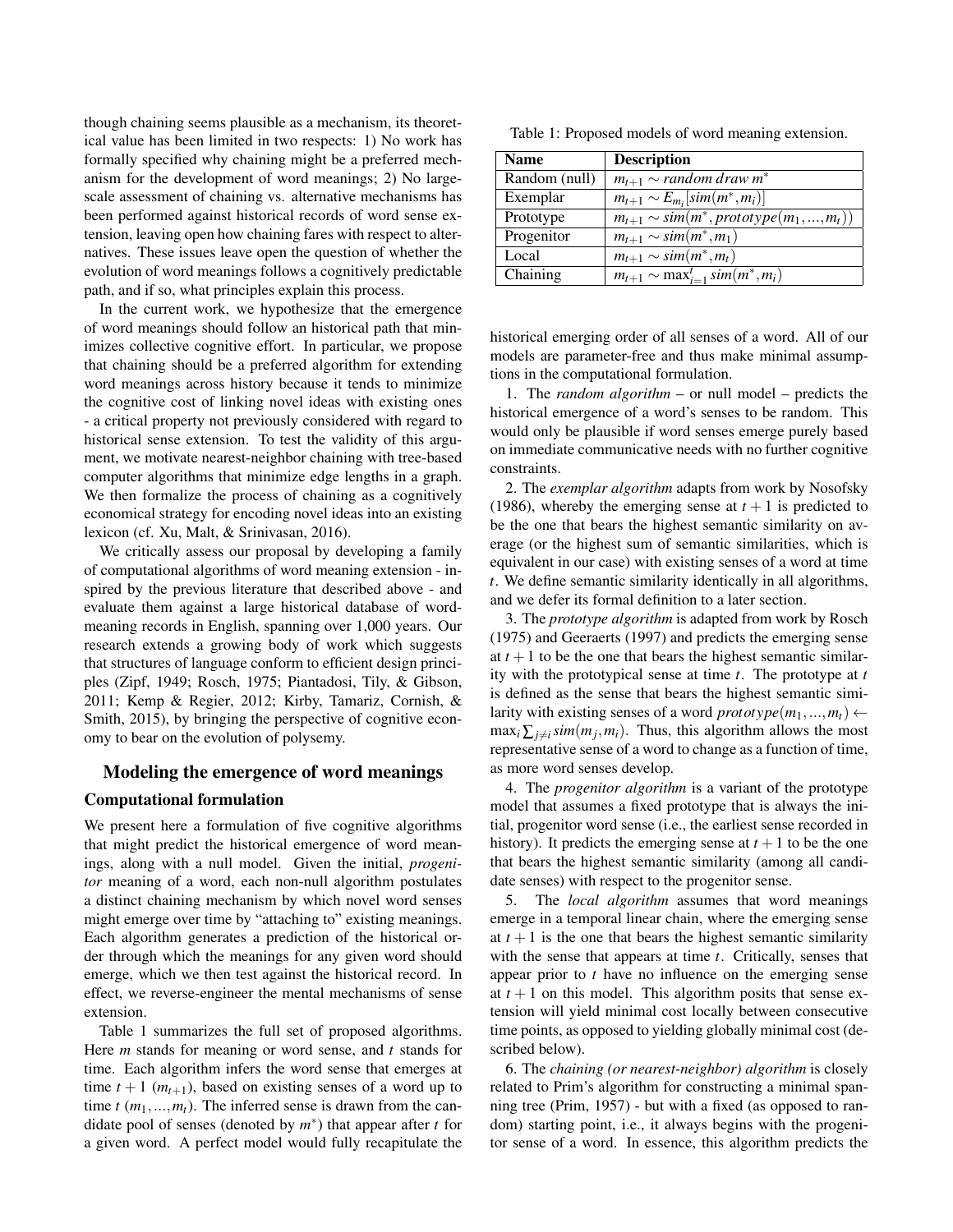

Figure 1: Simulation of the proposed algorithms of word sense extension. The solid red circle symbolizes the progenitor sense of a word. The blue circles represent emerging word senses, and the arrows indicate the predicted path that each algorithm makes about order of emergence. The time labels indicate the predicted sequence of emergence. The cost is the aggregated Euclidean distances traversed by the arrows.

emerging sense at  $t + 1$  to be the one that bears the highest semantic similarity to any of the existing senses up to *t*, hence rendering a chain that connects nearest-neighboring senses over time. In contrast with the other algorithms described above, this chaining algorithm is also similar to single linkage clustering (Gower & Ross, 1969) which tends to yield a tree (i.e., each tree node is a sense in this case) with minimal edge lengths among nodes of a graph (i.e., the graph is a network of senses of a word, developed in history). Due to this property, the chaining algorithm assumes the least cumulative historical cognitive effort for the extension of word senses (where effort is inverse to the degree of association between emerging and existing senses of a word), providing the computational implementation of our hypothesis.

#### Simulation of sense extension algorithms

To illustrate how nearest-neighbor chaining would yield a near-minimal-cost historical path, we provide a simulation for the proposed algorithms of sense extension as follows.

We generated 15 randomly placed points in a twodimensional plane that represents the meaning space for a hypothetical word (see Figure 1). We took Euclidean distance between-points as a proxy for semantic distance (or inverse semantic similarity) between two senses. We also designated the bottom-right point in the space as the progenitor sense, i.e., it is the earliest seeding sense for the word that is a given to any algorithm. We then applied the family of sense extension algorithms to the remaining data points and visualized the path of emerging senses predicted by each algorithm. Figure 1 shows that these algorithms yield distinct typologies and paths in the simulated meaning space. Specifically, the exemplar algorithm links novels senses to all existing senses based on average distances between them (illustrated by chains that develop from spaces between senses as opposed to those that

stem off directly from senses). The prototype algorithm predicts a dynamic radial structure (Lakoff, 1987), where temporal chains are established by linking novel senses to prototype senses, while allowing the prototype to change over time. The progenitor algorithm predicts a strict radial structure where all senses stem from the earliest progenitor meaning. The local algorithm predicts a linear temporal chain of senses by attaching each emerging sense to the existing sense that appears one time point earlier. Finally, the chaining algorithm renders a tree structure that branches off as needed to preserve nearest-neighbor relations between emerging and existing senses. Importantly, the chaining algorithm yields the minimal aggregated edge lengths, hence rendering a minimal cost in semantic space. This result is robust to variations in simulation parameters and is a consequence of the close link between the nearest-neighbor chaining algorithm and the concept of a minimal spanning tree.

Below, we test the extent to which these algorithms can recapitulate the emergence of word senses, as recorded in a large historical lexicon of English.

# Treatment of data

# Historical lexicon

To evaluate our proposed algorithms, we used the Historical Thesaurus of English (HTE) (Kay, Roberts, Samuels, Wotherspoon, & Alexander, 2015) - a unique large-scale historical lexicon constructed from the Oxford English Dictionary. This database includes approximately 800,000 word forms and their senses, dated and recorded over a span of over 1,000 years - from Old English to the present day. Each word sense in the HTE is annotated with the date of its emergence (and, where applicable, obsolescence) and part of speech, and is structured in a fine-grained semantic hierarchy that features about a quarter of a million concepts. Consecutive tiers of the hierarchy typically follow a IsA or PartOf relation. For example, one sense of the word *game* under the HTE code "01.07.04.04" is defined in terms of a four-tier hierarchy: The world  $(01) \rightarrow$  Food and drink (01.07)→Hunting (01.07.04)→Thing hunted/game (01.07.04.04).

### Measure and validation of semantic similarity

To quantify similarity between word senses, we defined a measure using the semantic hierarchy in the HTE and then validated it against human judgments. Specifically, we approximated psychological similarity between a pair of word senses  $sim(m_i, m_j)$  by a common measure of similarity used in psychology that is bounded in the range of  $(0,1)$  (Nosofsky, 1986; Shepard, 1987):

$$
sim(m_i, m_j) = e^{-d(m_i, m_j)}.
$$
 (1)

Here *d*(*m<sup>i</sup>* ,*mj*) represents thesaurus-based conceptual distance between two meanings, which we defined by the inverse of a conceptual similarity measure  $(s(\cdot,\cdot))$ , commonly used in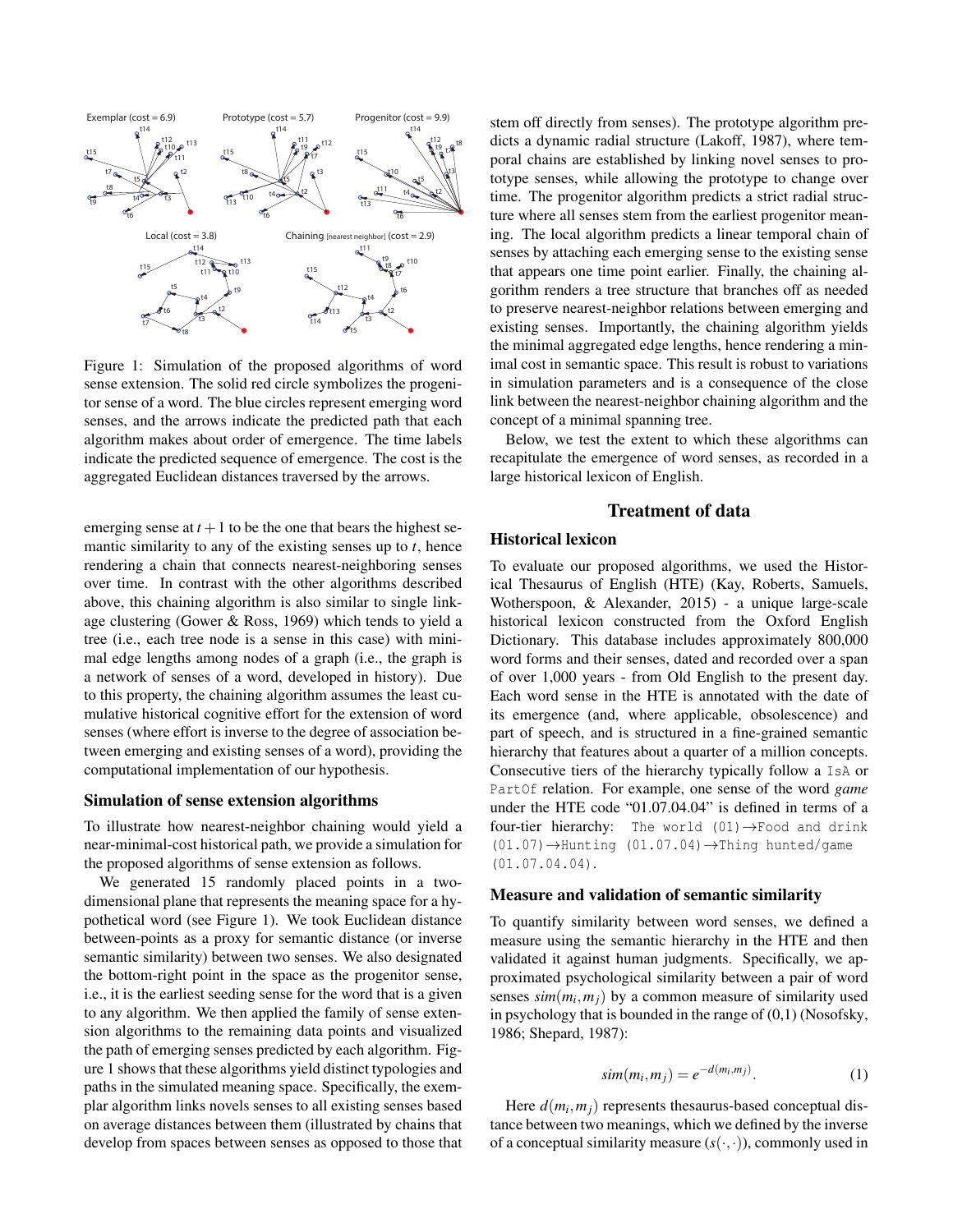natural language processing (Wu & Palmer, 1994; Jurafsky & Martin, 2009):

$$
d(m_i, m_j) = 1 - s(m_i, m_j) = 1 - \frac{2 \times |p|}{l(m_i) + l(m_j)}.
$$
 (2)

Here  $|p|$  is the number of parent tiers shared by senses  $m_i$ and  $m_j$ , and  $l(\cdot)$  is the depth of a meaning in the semantic hierarchy. This measure gives 1 if two meanings are identical, and 0 if they have nothing in common. Table 2 illustrates the calculation of this measure with a concrete example.

Table 2: Illustration of conceptual similarity based on two senses of *game* recorded in the HTE. Since the two senses share two parent tiers (i.e., The social world→Leisure) in the hierarchy, the conceptual similarity is  $s(\bullet, \star) = \frac{2 \times 2}{5 + 6} = \frac{4}{11}$ .



We validated this measure of semantic similarity via standard techniques in natural language processing, by evaluating its performance in predicting human judgments of word similarities. Following Resnik (1995), we approximated word similarity by using the pair of senses for the two words that results in maximum sense similarity, defined as follows:  $wordsim(w_i, w_j) = max_{m_i \in senses(w_i), m_j \in senses(w_j)} s(m_i, m_j).$ 

Our measure of semantic similarity yielded a Spearman's correlation of 0.43 (*p* < 0.001) on Lex-999 (Hill, Reichart, & Korhonen, 2015), which provides a well-known data set of human word similarity judgments. The performance of our measure of semantic similarity is better than the corpusbased skipgram (Word2Vec) model, which has been trained on 1 billion words of Wikipedia text (Mikolov, Chen, Corrado, & Dean, 2013) and roughly on par with the same model trained on 300 billion words (Faruqui & Dyer, 2015). In addition, our measure of semantic similarity obtained a Spearman's correlation of  $0.52$  ( $p < .001$ ) on Sim-353 (Finkelstein et al., 2001), another common data set of human word relatedness judgments, which is comparable to the state-of-the-art GLOVE word vector model, which has been trained on 6 billion words (Faruqui & Dyer, 2015; Pennington, Socher, & Manning, 2014).

Having validated our measure of semantic similarity, we used it to assess the mental algorithms described above.

### Choices of words

We focused our analyses on explaining word sense extension in a set of the most common English words. Specifically, we worked with the most frequent 6318 words in the British National Corpus (BNC). Some of the word forms are duplicated in this set because one word can function in multiple part-of-speech categories. However, our results were robust regardless of whether we collapsed these words by form or distinguished them by part-of-speech.

# Model evaluation and results

We used model likelihood to assess the performance of each proposed algorithm.<sup>1</sup> We defined likelihood as a probability function that specifies the degree to which a model accounts for the entire sequence of senses that historically emerged for a given word. To be concrete, for a sequencce of senses  $m_1, m_2, m_3, \ldots, m_t$ , the likelihood  $\mathcal L$  is the joint probability of observing such a sequence under a certain model *M* :

$$
\mathcal{L}_{\mathcal{M}} = p(m_1)p(m_2|m_1)p(m_3|m_1,m_2)...p(m_t|m_1,...,m_{t-1}).
$$
\n(3)

We assumed that the progenitor sense is always given, so  $p(m_1) = 1$ . For all remaining emerging senses, the set of algorithms can be evaluated by calculating likelihood based on their specifications in Table 1. For example, the progenitor model would yield a likelihood for the emerging sense at  $t = 2$ (conditioned on that appeared at  $t = 1$ ) as follows:

$$
p(m_2|m_1) = \frac{sim(m^*,m_1)}{\sum_{m^* \in \{m_2,\dots,m_t\}} sim(m^*,m_1)}.
$$
 (4)

The algorithm then steps through each point in time and the likelihood correspondingly calculates the degree to which the algorithm predicts the true emerging sense at that point, among a candidate pool of senses that appear after.

Because our null hypothesis is that there exists no predictability in how word senses develop in history, we evaluated each cognitive algorithm against the random null algorithm, using the log likelihood ratio (*LLR*) - a standard metric for model comparison in statistics:  $LLR = \log(L_M/L_{null})$ . This quantity should be greater than 0 if a given model accounts for word sense extension better than the null, and the converse if the null does better. For any given word, the likelihood function of the null can be determined theoretically, and it is simply the inverse of factorial of *N* − 1 for a word with *N* senses:  $L_{null} = 1 \times \frac{1}{N-1} \times \frac{1}{N-2} \times ... \times \frac{1}{1} = \frac{1}{(N-1)!}$ . Thus the log likelihood ratio indicates whether a model predicts the sequence of emerging word senses better than chance.

<sup>&</sup>lt;sup>1</sup>Because each of the models we examined is parameter-free, metrics that take into account model complexity such as the Bayesian Information Criterion would give identical results to those only taking into account likelihood.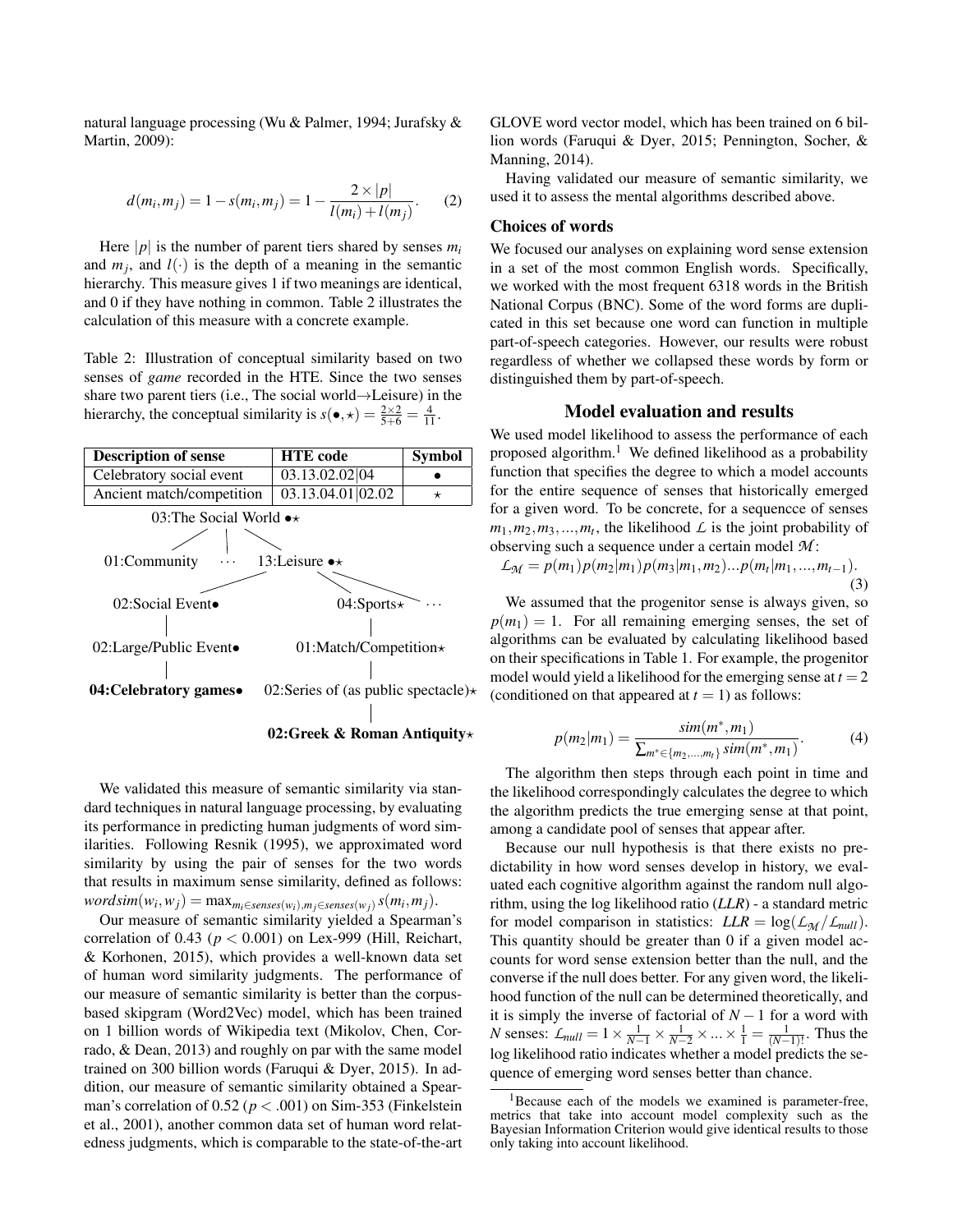

Figure 2: Summary of model performances against the null. "0.0" on the y-axis indicates performance of the null model. Bar height indicates the mean log likelihood ratio averaged over the entire pool of most common words from the BNC corpus. Error bars indicate 95% confidence intervals.

Figure 2 summarizes the results. The bar plot shows that each of the proposed algorithms accounts for the historical data that we examined significantly better chance  $(p < 0.001)$ from 1-tailed *t*-tests), reflected in the positive log likelihood ratios. This observation suggests that the null hypothesis can be rejected: The emerging order of word senses in the English lexicon is not purely random.

Critically, the nearest-neighbor chaining algorithm yielded the highest overall likelihood among all models, and this result was statistically significant according to paired *t*-tests between the chaining model and each of the remaining models  $(p < 0.001$  in all four comparisons). This observation provides evidence that word senses emerge in cognitively efficient ways by approximating a minimal spanning tree over the course of history. As such, these data support our hypothesis about nearest-neighbor chaining as the dominant mental algorithm for the historical emergence of word senses.

To illustrate the nearest-neighbor chaining process, we visualized the predicted chaining path for the English word *game*. Figure 3 shows a low-dimensional projection (via multi-dimensional scaling with a random starting point) of all senses of *game* as a noun, taken from the HTE database. As can be seen, the chaining algorithm forms a minimal spanning tree among the senses of *game*, by linking neighboring nodes that are semantically close. Importantly, this process of meaning extension tends to support branching and the formation of local clusters, identified roughly in this case by the three sense groups of "hunting game" (upper-left cluster), "scheme" (middle cluster), and "sports and entertainment" (upper-right cluster) in Figure 3. This offers a computational basis for *family resemblance* (Wittgenstein, 1953) and polysemy, by allowing words to develop both related and distinct senses over time.

# **Conclusions**

We presented the first large-scale computational investigation of the mental algorithms that determine how words evolve new senses over time. We found that the historical emergence of word senses in English is not arbitrary; Instead, it has exhibited a high degree of predictability over the past millennium. Our findings indicate that the order in which word senses emerge can be best accounted for by a process of nearest-neighbor chaining, which supports the view that the historical development of the lexicon follows a trajectory that tends to minimize cognitive effort. Our current analysis focuses on sense extension within individual word forms, but it would be useful to extend our analysis to examine how different words compete to express novel meanings. Our exploration of the mental algorithms that underlie historical sense extension opens new, interdisciplinary venues for reverse engineering the evolution of the human lexicon.

## Acknowledgments

We thank Marc Alexander for helping with data licensing, and the University of Glasgow and the Oxford University Press for making the Historical Lexicon of English available. We thank Charles Kemp and Terry Regier for discussions on chaining and the Computational and Experimental Methods group in Linguistics at UC Berkeley for constructive comments. This project was partly funded by NSF award SBE-1041707 to the Spatial Intelligence and Learning Center (SILC) and NSF award SBE-16302040 to MS.

#### References

- Bréal, M. (1897). Essai de sémantique: Science des signifi*cations*. Paris: Hachette.
- *The British National Corpus, version 3 (BNC XML Edition).* (2007). (Distributed by Oxford University Computing Services on behalf of the BNC Consortium. URL: http://www.natcorp.ox.ac.uk/)
- Bybee, J. L. (2006). From usage to grammar: The mind's response to repetition. *Language*, *82*(4), 711–733.
- Faruqui, M., & Dyer, C. (2015). Non-distributional word vector representations. *arXiv preprint arXiv:1506.05230*.
- Finkelstein, L., Gabrilovich, E., Matias, Y., Rivlin, E., Solan, Z., Wolfman, G., & Ruppin, E. (2001). Placing search in context: The concept revisited. In *Proceedings of the 10th international conference on world wide web* (pp. 406– 414).
- Geeraerts, D. (1997). *Diachronic prototype semantics: A contribution to historical lexicology*. Oxford: Oxford University Press.
- Gower, J. C., & Ross, G. J. S. (1969). Minimum spanning trees and single linkage cluster analysis. *Applied Statistics*, *18*(1), 54–64.
- Hill, F., Reichart, R., & Korhonen, A. (2015). Simlex-999: Evaluating semantic models with (genuine) similarity estimation. *Computational Linguistics*.